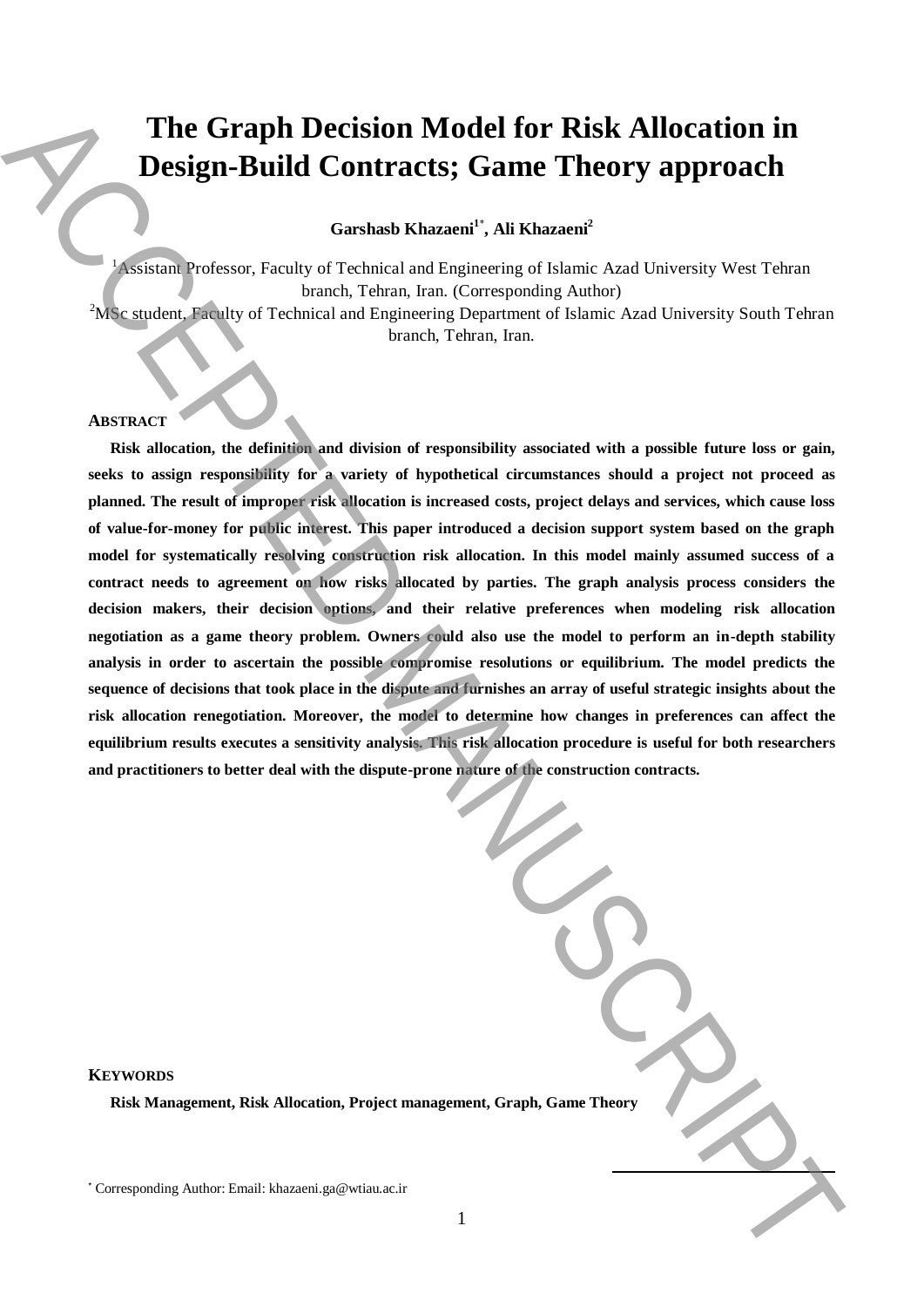#### **1. Introduction**

construction projects are always suffered from uncertainties and conflict interests of participants, achievement of any construction project's goals depends on the efficiency of project risk allocation [1]. Risk can be defined as any kind of unpredictable situation that can hinder a project's success in achieving its time, cost, or quality goals [2], the risk allocation is the definition, and division of responsibilities and benefits arising from possible conditions based on Planning should not happen [3]. Risk allocation in the contract can have a great impact on the cost, time and quality of the project [4]. However, owners should consider that unilateral and unbalanced risk allocation causes the contractor to adopt defensive strategies [5] and finally lead to time delays, cost overrun and financial losses of the owner. In order to know the appropriate risk allocation in a project, two main criteria is selected [6]: a) the factor that accepts the risk must have the necessary ability to control and manage the consequences of risk occurrence. B) Risk should be managed by the factor that imposes the least cost on the project. Prior to this research conventional multi-criteria decision making models have already been used to select the optimal allocation in construction projects, including the use of HP [7], the use of TOPSIS [8], and the theory of systems dynamics [9]. However, conventional decisionmaking models are suitable for situations where comparisons and decisions between options are made by only one decision-maker based on multiple identifiable criteria [7]; while risk allocation negotiations are between at least two different decision makers with unpredictable decisions. Where decision-making requires attention to the behavior of the other party and mutual understanding. In such complex processes and with several different decision makers, game theory approaches are well applied [10]. L. Introduction, the state of continued in the state of the latter in the state of the latter of the state of the state of the state of the state of the state of the state of the state of the state of the state of the sta

#### **2. Methodology:**

To select allocation of risks, the risk allocation negotiation process is modeled on a dispute resolution issue, then with the help of graph logic and game theory, a decision support system (DSS) is developed that has the ability to provide the most appropriate allocation of risks to the decision maker (owner or contractor). In the proposed model, there are two decision makers: a decision maker is the owner who wants to transfer the project risks to the other party as much as possible and the second decision maker is the contractor who wants to make more profit from accepting the project risks [11]. The owner has a riskaverse behavior that tends to bear as few risks as possible, and the contractor has a risk-taking behavior that is willing to accept a higher level of risk [11].



**Figure 4. Problem solving process and graph decision model development process**

Finally, a decision support system for selecting risk allocation has been developed using the graph model and coded in the form of a software program in the Matlab. The results of the proposed decision system are applied and validated by a case study.



## **Figure 5. Graph decision support system structure**

The development steps of the proposed graph model to identify the balanced allocation of risks are described in seven steps:

- 1. Identify decision situations
- 2. Determine possible decision situations
- 3. Graph design of transitions between positions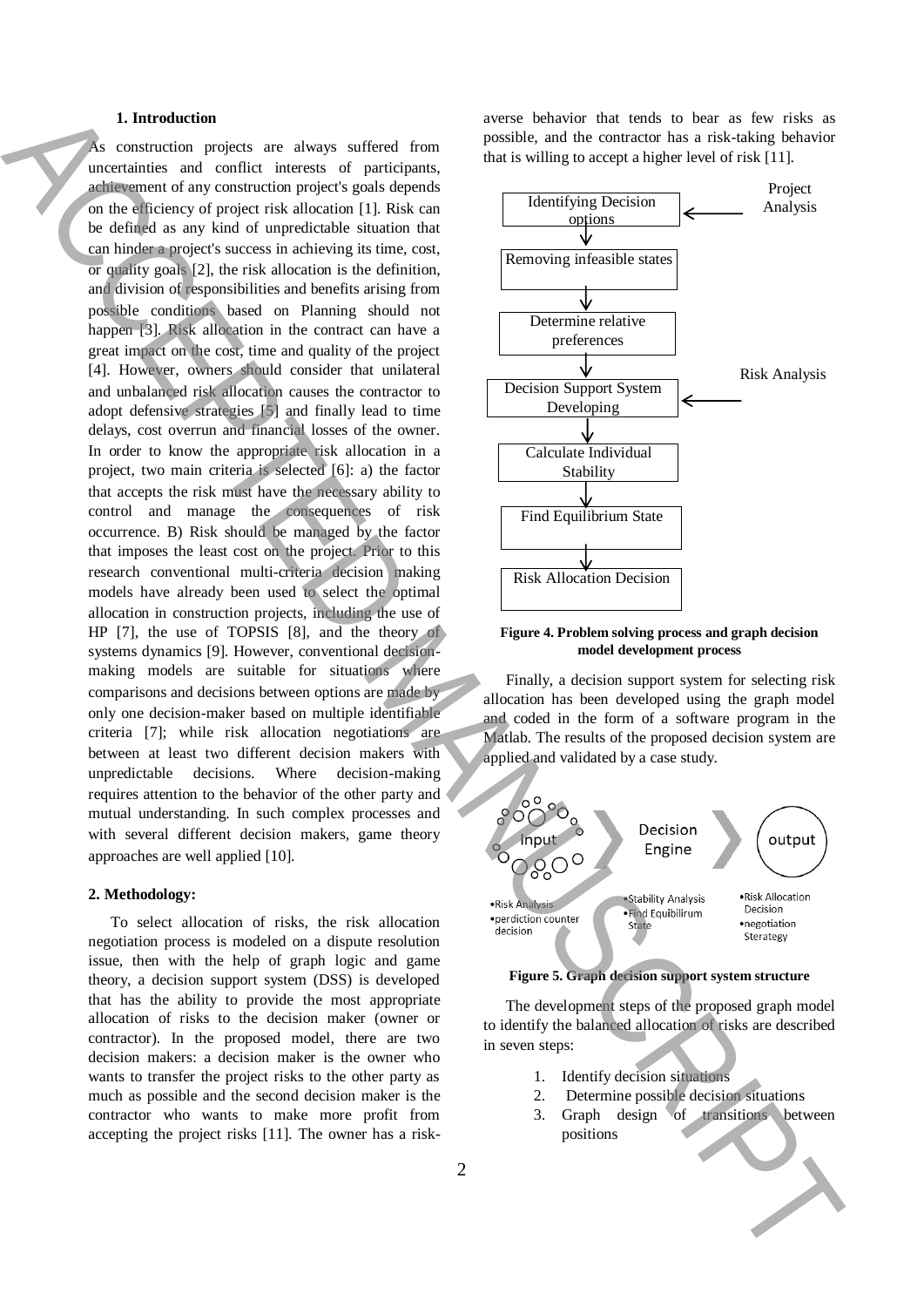- 4. Determining decision priorities
- 5. Stability analysis and determination of equilibrium points
- 6. Evaluate negotiation strategies and
	- Select risk allocation

The identified equilibrium points indicate situations that both decision makers are reluctant to change and can therefore be chosen as the final risk allocation decision. But since the model may offer more than one equilibrium point, any decision based on risk management strategies and the reliability of predicting the other party's behavior prioritizes the choice of some of these equilibrium points.

## **3. Validation of the Model in a case study**

To control the performance of the proposed model, this model has been implemented in a case study and the results have been compared with similar studies. The selected project is a Wastewater Treatment Plant, which was tendered by a Iranian Industrial Free Trade Zone in August 2017 for implementation by design and construction. The purpose of the project is treatment of the wastewater of the industrial zone and warehouses of the Free Zone with the technology of polyethylene packages and includes three modules with a capacity of 2650 cubic meters of treated wastewater. This project will be awarded in the form of a design and construction contract with Design Build Finance (DBF) method. The contractor is negotiating with the commitment to provide financing on how to transfer and conclude the contract. s. Detection to the construction to the construction in the construction in the construction in the construction in the construction in the construction in the construction in the construction in the construction in the c

A comparison of the results of the proposed model with the results presented in the study of Lam et al. [7] show seven differences. It seems that in Lam's proposed model, risk allocation is done in one-sided cases, while if the costs of unilateral imposition of the owner's views were taken into account, a more appropriate model could be proposed. For example, in the study of Lam et al. [7], the risk of "delay in licenses" is assigned to the contractor, while the employer will have a better ability and access to provide and renew licenses and a more appropriate option to allocate this risk.

The results of stability analysis by the model proposed in this paper show that in case of allocating the risk of "delay in licenses" to the contractor, in front of the contractor by choosing the strategy of increasing time or plan to cover his claim and the consequences of unilateral allocation returns the risk to the owner. Just as the owner's acceptance of responsibility for the risk of subsurface soil condition (as suggested by Lam et al. [14]) cannot lead to equilibrium. Because despite the employer's responsibility for the initial studies, it causes the employer to pay twice for the same responsibility and contractual relations become bilateral. Therefore, the proposed model in this article recommends that this risk be shared between the two parties.

It can also be seen that the proposed model has the critical advantage that, unlike similar studies, it not only determines the factor responsible for risk management but also states the measures needed to achieve balanced risk allocation and clarifies the consequences of the decision for the decision maker. For example, this model shows that if the risk of "changing volume" is assigned to the contractor (as the software suggests), the owner must accept the consequences of the decision to project cost overrun due to increase of contractor's profit.

Finally, the results of this research were communicated to the owner and the contractor in comparison with the results of similar studies. The two sides confirmed the accuracy of the results of the proposed model after holding two negotiations and discussing how to adjust the provisions of the contract. By agreeing between the two parties and accepting the proposed risk allocation model for inclusion in the final agreement, the performance of the proposed model was confirmed.

#### **4. Results and Discussion:**

The result shows that the employer can choose different equilibrium points as risk allocation based on the degree of predictability of the interests and behavior of the other party (contractor). Balanced risk allocation is a situation that has been identified as equilibrium points in most strategies.

## **5. References**

[1] C.M. Gordon, Choosing appropriate construction contracting method, Journal of construction engineering and management, 120(1) (1994) 196-210.

[2] A. Nagendra, A. Sharan, Risk Analysis for Project Management, Journal of Applied Management-Jidnyasa, 9(2) (2018) 22-31.

[3] H. Wang, Y. Liu, W. Xiong, J. Song, The moderating role of governance environment on the relationship between risk allocation and private investment in PPP markets: Evidence from developing countries, International Journal of Project Management, 37(1) (2019) 117-130.

[4] D. Perez, J. Gray, M. Skitmore, Perceptions of risk allocation methods and equitable risk distribution: a study of medium to large Southeast Queensland commercial construction projects, International Journal of Construction Management, 17(2) (2017) 132-141.

[5] C.K. Tembo-Silungwe, N. Khatleli, Identification of enablers and constraints of risk allocation using